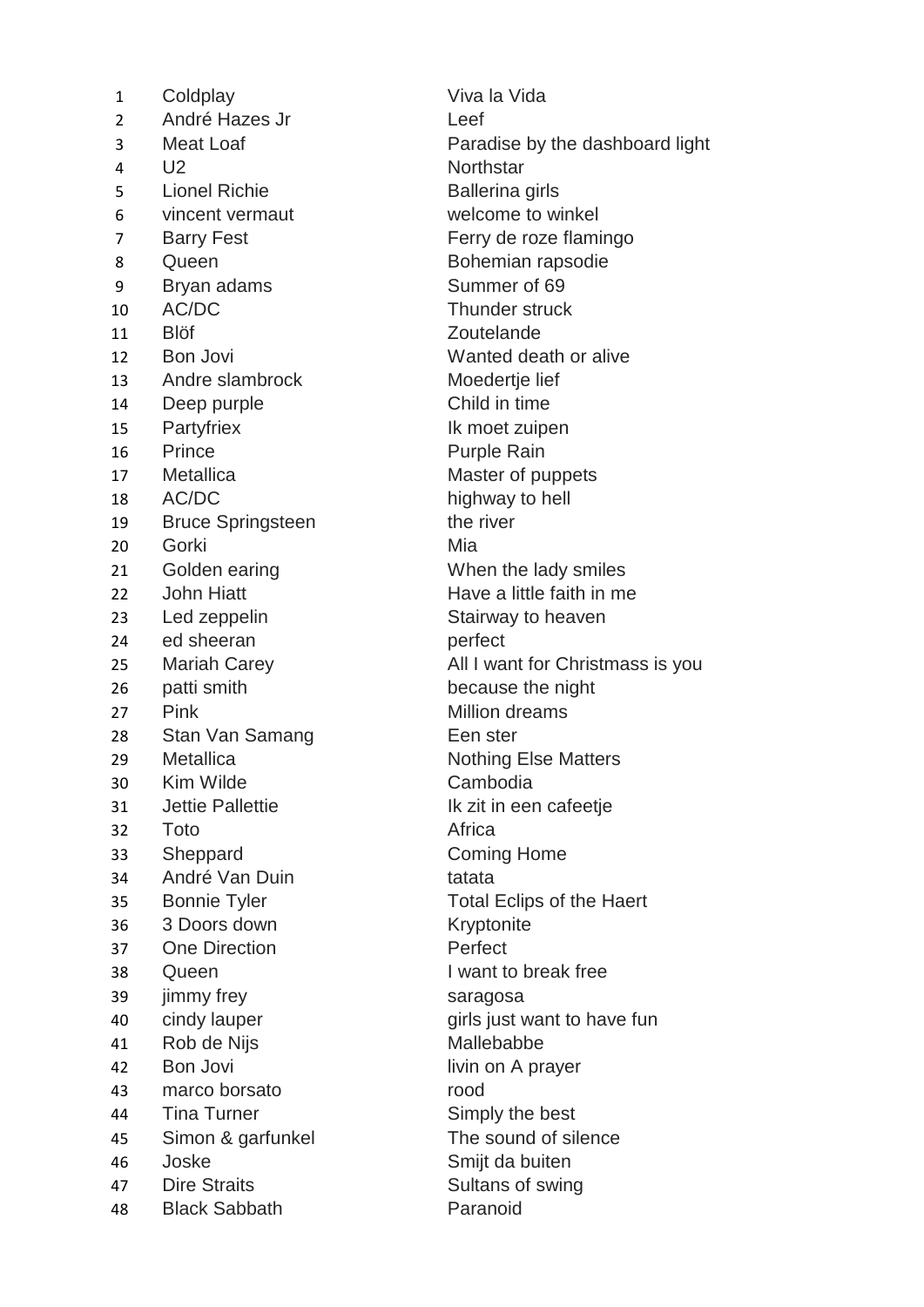49 Nena 99 luftballons 50 clouseau nobelprijs 51 One Direction You and I 52 John Lennon Imagine 53 The moody blues Nights in white satin 54 Europe **Final countdown** 55 Ghost Dance macabre 56 Fleetwood Mac Go your own way 57 Kiss **I** was made for loving you 58 Clouseau Dans 59 Muppet Show Manamana 60 rem losing my religion 61 Madonna La isla bonita 62 5 seconds of summer She looks so perfect 63 the scorpions still loving you 64 Pearl jam Black 65 Gerry & The Pacemakers You'll Never Walk Alone 66 the eagles hotel california 67 Guns n roses November rain 68 Jan Smit **Als de nacht verdwijnt** 69 Willy sommers Laat de zon in je hart 70 robbie williams angels 71 Barry white Your the first last my everithing 72 Georges Eszra **Shotgun** 73 willy Sommers als een leeuw in een kooi 74 U2 new years day 75 Rob de Nijs Banger Hart 76 catch 22 point the blame 77 Adamo Sans toi ma mie 78 Phil collins another day in paradise 79 flip kowlier mien moaten 80 won ton ton i lie and i cheat 81 Rolling Stones **Angie** 82 Bon Jovi Bed of roses 83 Boudewijn de Groot De eenzame fietser/ Jimmy 84 guus meeuwis het is een nacht 85 Urbanus Bakske vol met stro 86 armin van buren blah blah blah 87 the scorpions wind of change 88 raymond van het groenewoud twee meisjes op het strand 89 Het zesde metaal Ploegsteert 90 Linkin Park In the end 91 Sting **Fragile** 92 Niall Horan Too much to ask 93 Pearl jam Alive 94 Deep purple Smoke on the water 95 Queen Don't stop me now 96 tourist + raymond tierlantijn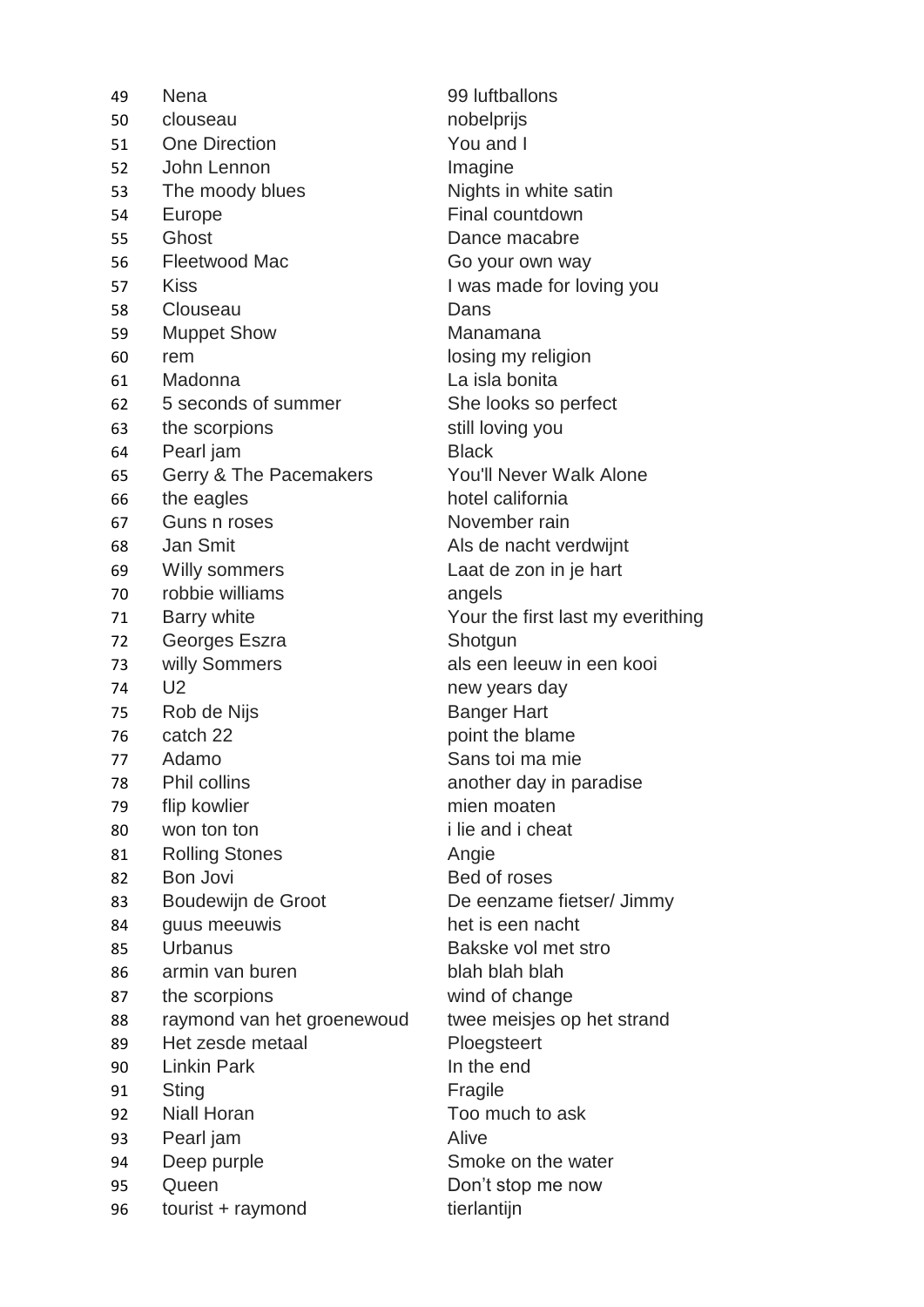97 Ann Christy De Roos 98 rammstein ich will 99 johny turbo slekke 100 Golden Earing **Readar Love** 101 Boudewijn de Groot Meester Prikkebeen 102 John Myles Music 103 Anita Meyer Why tell me why 104 procol harum a whiter shade of pale 105 Lawine boys Joost 106 Abba Dancing queen 107 Bryan adams heaven 108 Shania twain Still the one 109 Gun's and roses Sweet child o mine 110 Iron Maiden The number of the beast 111 Chris de burgh Lady in red 112 Abba Chiqitita 113 Bryan adams Run to you 114 André Hazes een beetje verliefd 115 billy joel piano man 116 Dynoro & Gigi D' Agostino In my mind 117 Peter Mafay **Du** 118 Blondie Call me 119 dire straits walk of life 120 Fall out Boy **Dance**, Dance Dance 121 Fleetwood Mac **Dreams** 122 Spandu Ballet Trough the barricades 123 the animals house of the rising sun 124 Abba Fernando 125 Soft cell **Tainted love** 126 avaimax sweet but psycho 127 jettie pallettie hey knul 129 U2 Sunday bloody Sunday 130 Da Tweekaz How far i'll go 131 clouseau afscheid van een vriend 132 Vader abraham Daar in da kleine cafe 133 Oasis Wonderwall 134 Niels de Stadsbader Verover mij 135 Paul Severs Ik ben verliefd op jou 136 Niels de Stadsbader Hey pa 137 Johny Cash Walk the line 138 Claude François Le telephone pleure 139 The Kinks and Iola 141 motor head ace of spader 142 Rob de Nijs **Het werd zomer** 143 Roy orbisson **buy** only the lonely 144 Beegees Massachussets

128 Gebroeders ko Ze had alleen maar schoenen aan 140 Willem Vermandere Lat mie mo lopen langs de straete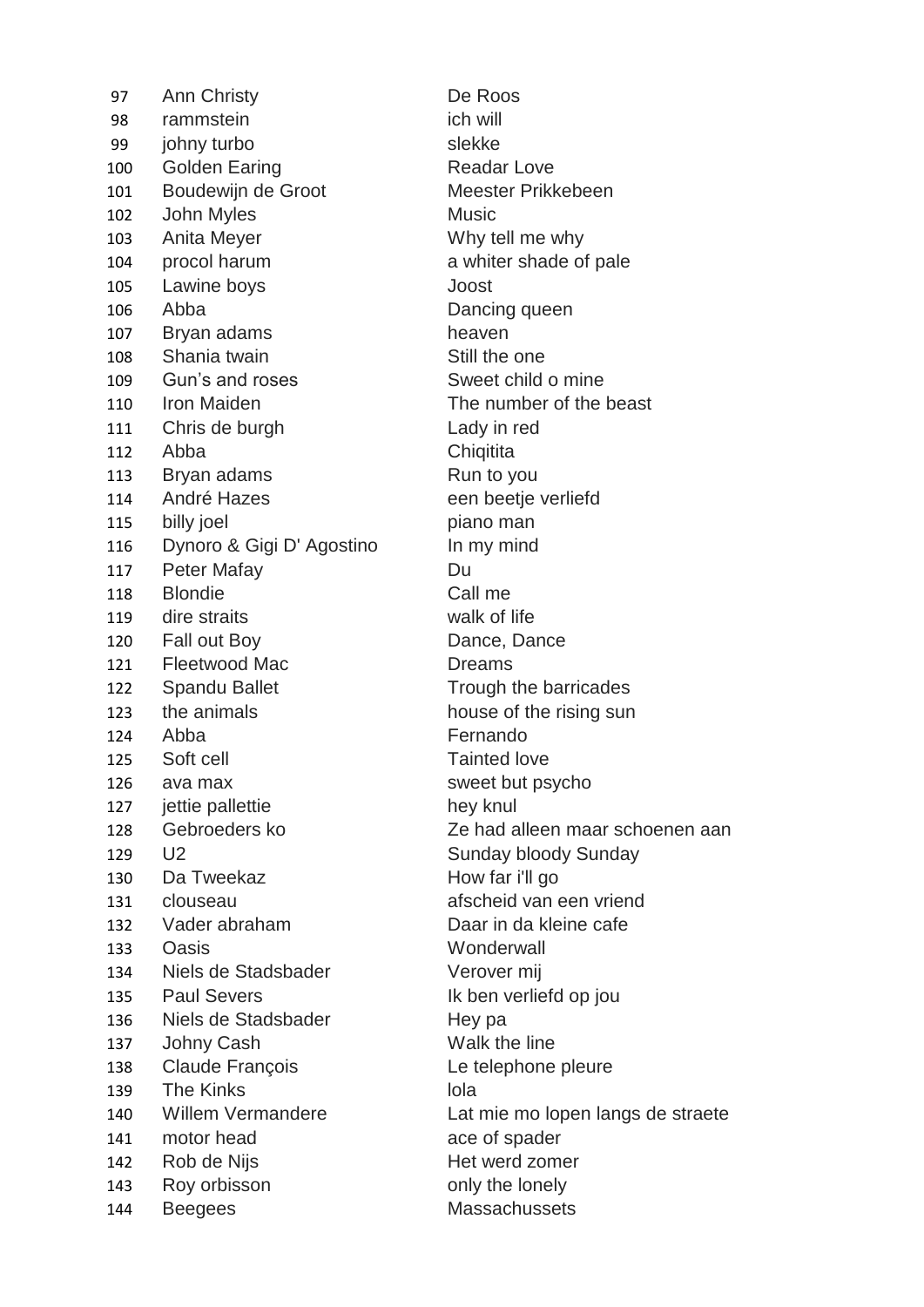| 145 | Rob de Nijs                    | alles wat ademt         |
|-----|--------------------------------|-------------------------|
| 146 | <b>Dolly Parton</b>            | Working 9 to 5          |
| 147 | isabelle a                     | he lekker beest         |
| 148 | Wham                           | Last christmas          |
| 149 | Korn                           | Did my time             |
| 150 | status quo                     | what ever you w         |
| 151 | imagine dragons                | <b>Natural</b>          |
| 152 | Sam gooris                     | Laat t gras maaı        |
| 153 | André Hazes                    | Geef mij je angs        |
| 154 | Ariana Grande                  | Just a little bit of    |
| 155 | <b>One Direction</b>           | Act my age              |
| 156 | Bro hymn                       | Pennywise               |
| 157 | Ramses Shaffy en Liesbeth List | De pastorale            |
| 158 | Foo fighters                   | The Best of you         |
| 159 | Kim Wilde                      | Kids in America         |
| 160 | <b>Frank boeien</b>            | Kronenburg parl         |
| 161 | <b>Tina Turner</b>             | <b>Notbush City Lir</b> |
| 162 | Buren van de brandweer         | Pilsjes voor de v       |
| 163 | Adamo                          | tombe la neige          |
| 164 | Abba                           | I have a dream          |
| 165 | Chris rea                      | Driving home for        |
| 166 | the police                     | every breath you        |
| 167 | harry hagger                   | piranha                 |
| 168 | Nirvana                        | Smels like teen         |
| 169 | System of a down               | <b>Chop Suey</b>        |
| 170 | Dof, tauchen prokopetz         | Codo                    |
| 171 | Michael Jackson                | <b>Beat It</b>          |
| 172 | <b>Shakira</b>                 | Loca por ti             |
| 173 | Will Tura                      | omdat ik vlaming        |
| 174 | joe cocker                     | you are so beau         |
| 175 | <b>One Direction</b>           | Little things           |
| 176 | <b>OMD</b>                     | Enolagay                |
| 177 | André Hazes                    | Zij gelooft in mij      |
| 178 | AC/DC                          | whole lotta rosie       |
| 179 | The radios                     | She goes na na          |
| 180 | Ariana Grande                  | thank u next            |
| 181 | <b>Edith Piaf</b>              | Non, je ne regre        |
| 182 | Frenna                         | Verleden tijd           |
| 183 | Barry rian                     | <b>Eloise</b>           |
| 184 | <b>Shakira</b>                 | Nada                    |
| 185 | New order                      | <b>Blue monday</b>      |
| 186 | Queen                          | We are the char         |
| 187 | The Cure                       | A forest                |
| 188 | Simon & garfunkel              | Bridge over trou        |
| 189 | Boudewijn de Groot             | Meneer de presi         |
| 190 | rammstein                      | sonne                   |
| 191 | Sinéad o'connor                | Nothing compar          |
| 192 | Will tura                      | Hemelsblauw             |
|     |                                |                         |

Working 9 to 5 he lekker beest Last christmas Did my time what ever you want **Natural** Laat t gras maar groeien Geef mij je angst ik geef je hoop terug Just a little bit of your hart Act my age Pennywise De pastorale The Best of you Kids in America Kronenburg park **Notbush City Limits** Pilsjes voor de vat tombe la neige I have a dream Driving home for christmas every breath you take piranha Smels like teen spirit Chop Suey **Beat It** Loca por ti omdat ik vlaming ben you are so beautiful Little things **Enolagay** Zij gelooft in mij whole lotta rosie She goes na na na thank u next Non, je ne regrette rien Verleden tijd Blue monday We are the champions A forest Bridge over trouble water Meneer de president sonne Nothing comparse to you **Hemelsblauw**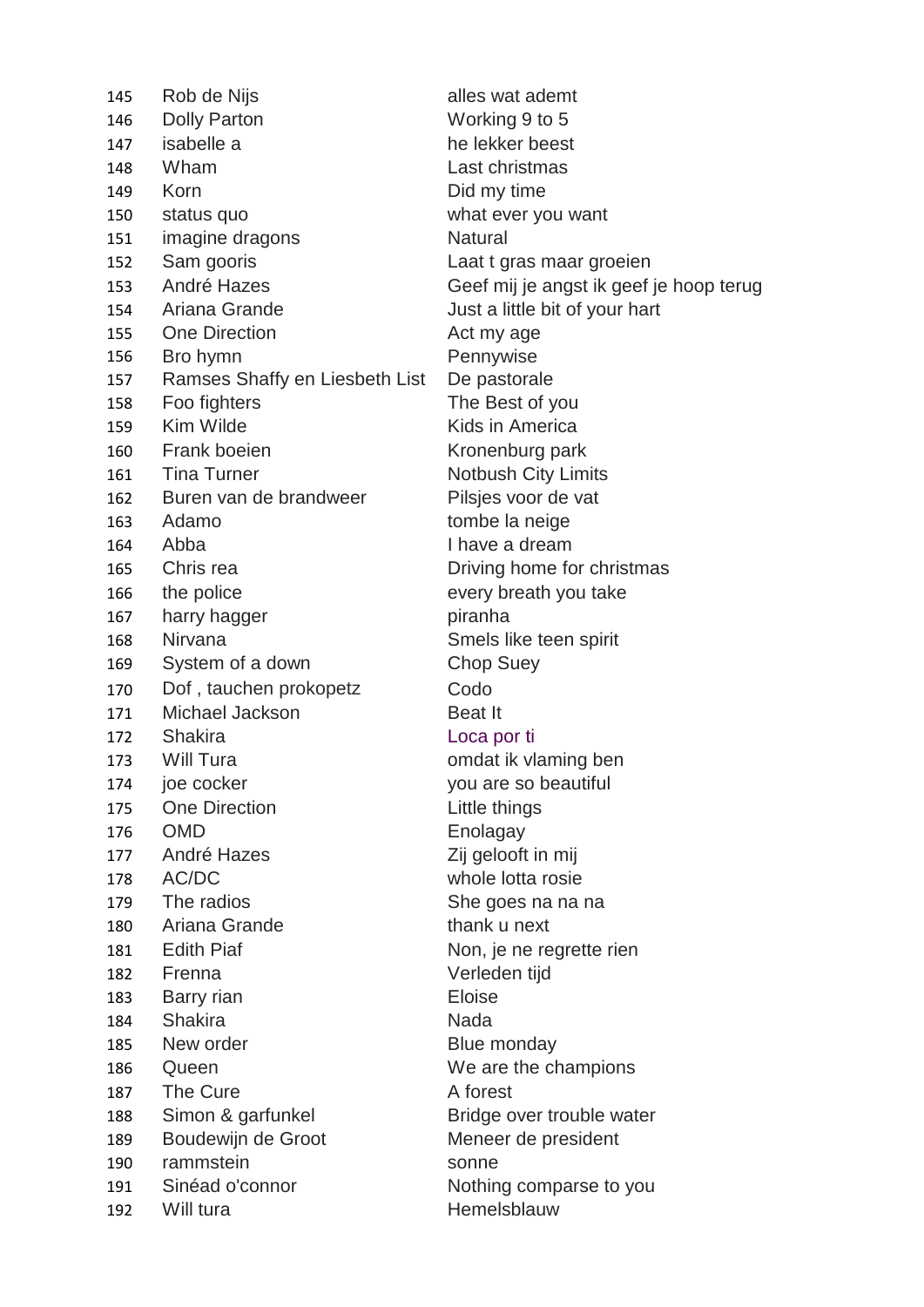193 Simon & garfunkel El condor pasa 194 laura lynn je hebt me duizend maal belogen 195 Michel Fugain Une Belle Histoire 196 Spring **Series** Spring **Jan zonder Vrees** 197 Ivan Heylen De wilde boeredochter 198 simon and garfunkel boxer 199 cliff richard bachelor boy 200 10 cc Im not in love 201 Bazart Goud 202 Iron Maiden **Fear of the dark** 203 Elton John Your song 204 The Backstreet Boys I want it that way 205 Hervé Vilard **Reviens** 206 De kampioenen FC De kampioenen 207 alphaville for ever young 208 Roxette It must have been love 209 5 Seconds Of Summer Want You Back 210 Queen We will rock you 211 Claude François **Danse ma vie** 212 Rod steward **I'm sailing** 213 nazareth love hurts 214 Mud Tiger feet 215 George baker selexion Una paloma blanca 216 Patrick Hernandez Born to be alive 217 Mumford and sons I will wait 218 Lou Reed Perfect day 219 Paul Severs zeg s meisje 220 counthing crows mr jones 221 t Hof van Concurrentie Allo Concurentie 222 One Direction Trough the dark 223 Dalida Gigi I amoroso 224 The who We won't get fooled again 225 Santana ft. Chad Kroeger Into the night 226 Prince 1999 227 Nirvana lithium 228 Shakira Whenever wherever 229 Dana Winner Westenwind 230 marco borsato ik leef niet meer voor jou 231 yevgueni als ze lacht 232 Simple minds don't you forget about me 233 DJ Cortiso & Peter loree Geboren om te zuipen 234 Little Mix, Nicki Minaj Woman like me 235 Anouk Girl 236 Gorki lieve kleine pirana 237 bruce springsteen born in the usa 238 Wham wake me up 239 Blondie Denis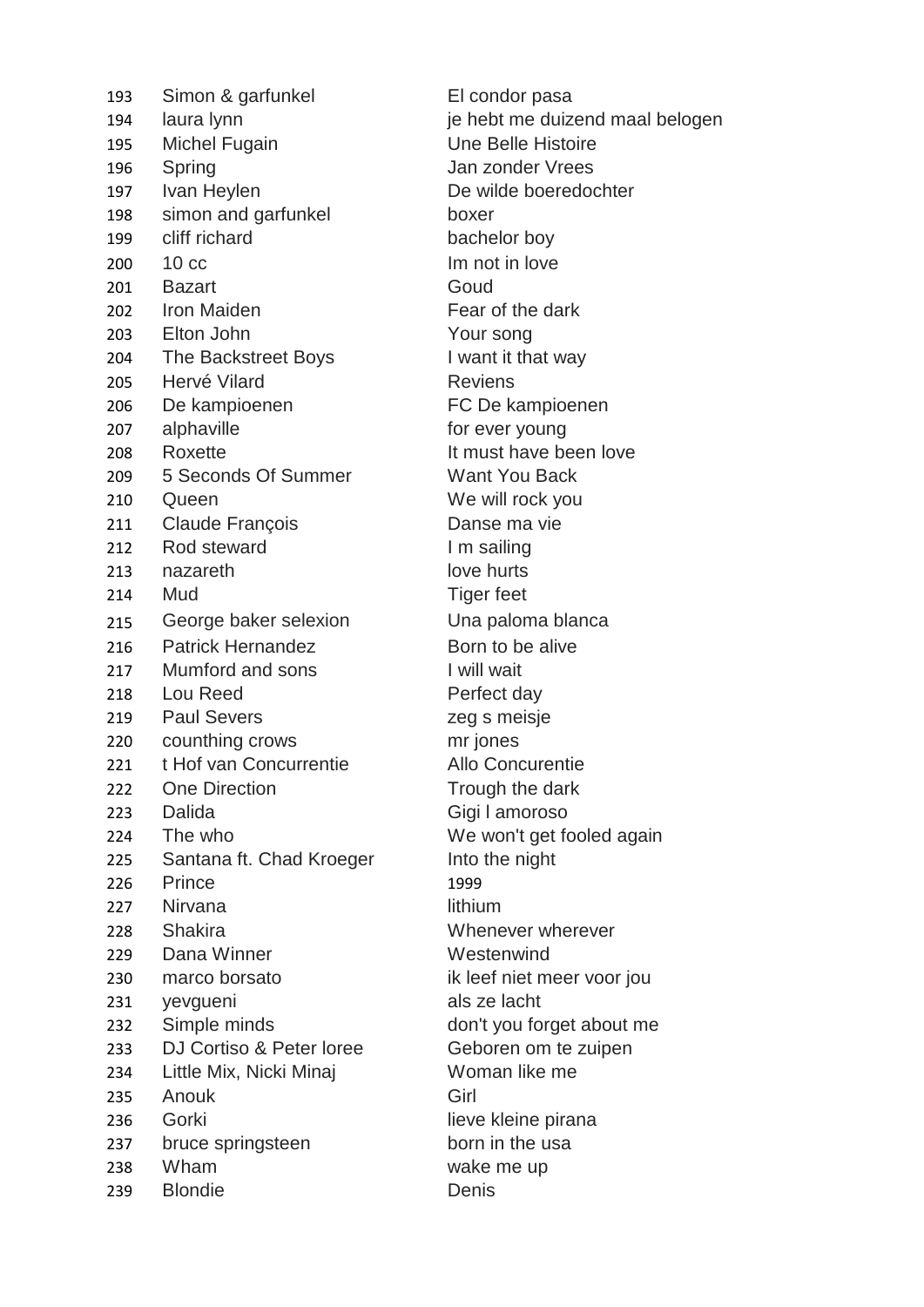240 faithless insomnia 242 Natasha Bedingfield Unwritten 243 billy joel goodnight saigon 244 The Shadows **Apache** 245 TC Matic o la la la 246 fisher losing it 247 joe harris drink rode wijn 248 Jettie Pallettie Feest in de tent 249 Good Shape take my love 250 Blink 182 What's my age again 251 ELO Mr Blue sky 252 xandee one life 253 Will tura hopeloos 254 Al Martino Spanish Eyes 255 Dire Straits **calling elvis** 257 Mettalica one 258 Anouk Nobody's Wife 259 Neil sedaka Oh, carol 260 Righteous Brothers Unchained Melody 261 kaoma lambada 262 Haddaway What is love 263 the steve miller band abracadabra 264 Dotan home 265 Oasis Don't look back in anger 266 Gestapo knallmuziek Claudia Swiffer 267 Jennefer rush The power of love 268 Village People YMCA 269 Breaking Benjamin The diary of jane 270 the doors riders on the storm 271 Toto Hold the line 272 Depeche mode Enjoy the silence 273 whitney houston I will always love you 274 Bon Jovi Always 275 Liam Payne Strip that down 276 Disturbed The sound of silence 277 stef bos papa 278 zesde metaal noa de wuppe 279 pink floyd The Wall 280 Cheap trick I want you to want me 281 Joe dassin L ete indien 282 Iron Maiden **Run** to the hills 283 Dorus twee Motten 284 Ultravox Vienna 285 Gers pardoel Ik neem je mee 286 The Platters **Smoke gets in your eyes** 287 Abba Waterloo

241 Vangelis 1492 conquest of pariadise 256 Jan Smit **IK zing dit lied voor jou alleen**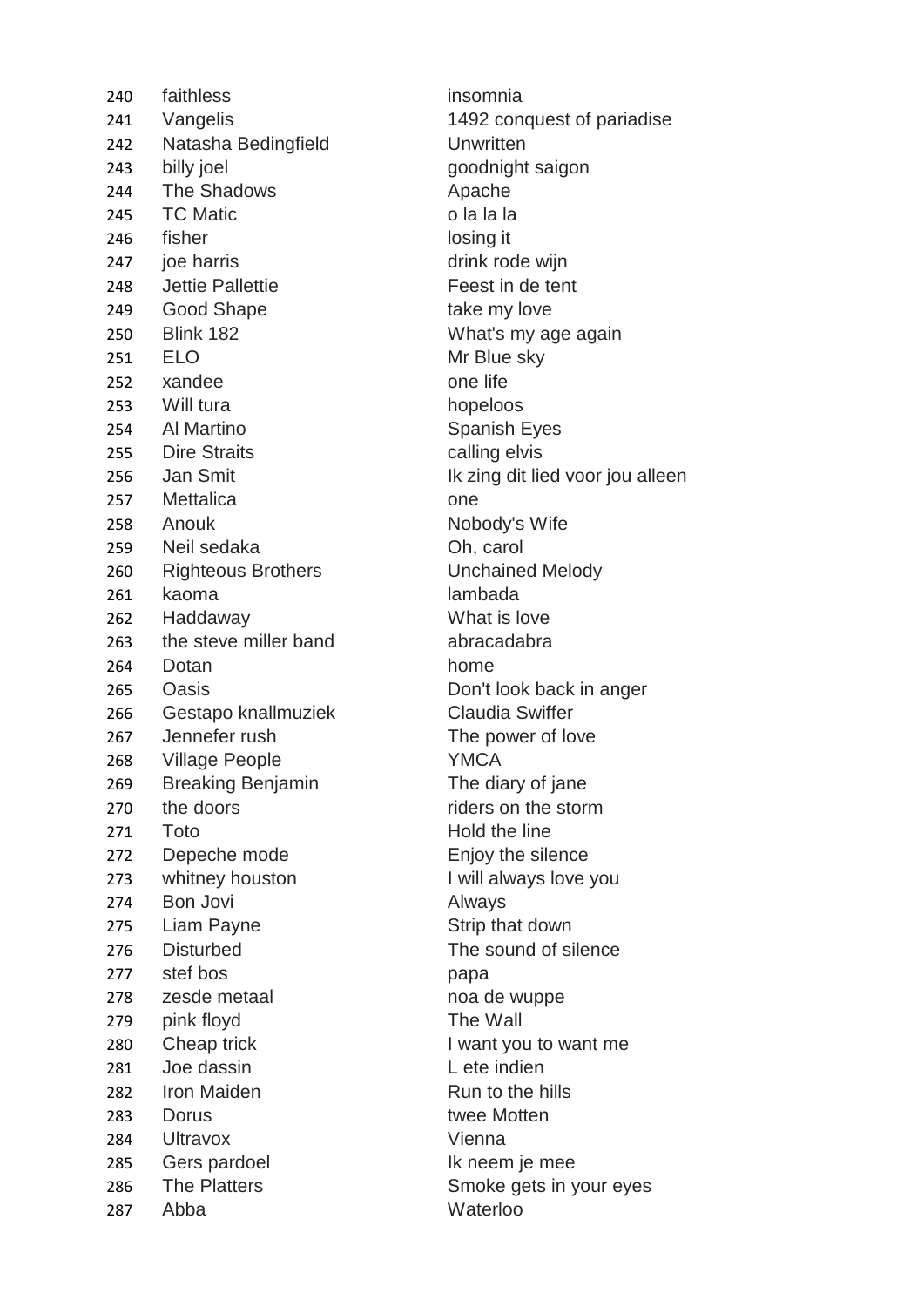288 Nirvana My Girl Neil diamond Sweet Caroline 290 ben cramer de clown 291 arctic monkeys rumine 292 Rolling Stones **Painted Black**  dana winner de oude man en de zee Yazoo Don't go 295 johny turbo Vis in de leie 296 Jo Vally **Mooi** is het leven O-zone Dragostea din tei 298 Eurithmics sweet dreams Jeroen van der boom Mag ik dan bij jou Gigi d'agostino L'amour toujours Nathalia You've got a friend 302 rik verheye trollenknots Madonna like a prayer Kate Ryan Désenchantée black parade my chemical romance 306 One Direction one thing U2 One Elton John Candle in the Wind Partyfriex Maximaal Human league Don't you want me 311 Beatles Hey Jude Opus Life is Life 313 spring iuf van fysica Spice Girls Wannabe 315 Juul Kabas t zijn zotten die werken dua lipa new rules 't hof van commerce Jaloes 319 Roxette the look 320 Bart Herman Ik ga dood aan jou Claude François Magnolias for ever Philippe robrecht Magie Channel zero Help Barbarella We cheer you up 325 the Who tommy can you hear me 326 Sofi tukker Best friend ramones blitzkrieg bop 328 neil young heart of gold André Van Duin bloemkolen 331 umberto tozzi ti amo Hans de booi Annabel Clouseau Anne

 Yves Segers Zwaai eens even naar mijn vogeltje Gerard Lenorman La ballade des gens heureux Paul De Leeuw Vlieg met me mee regenboog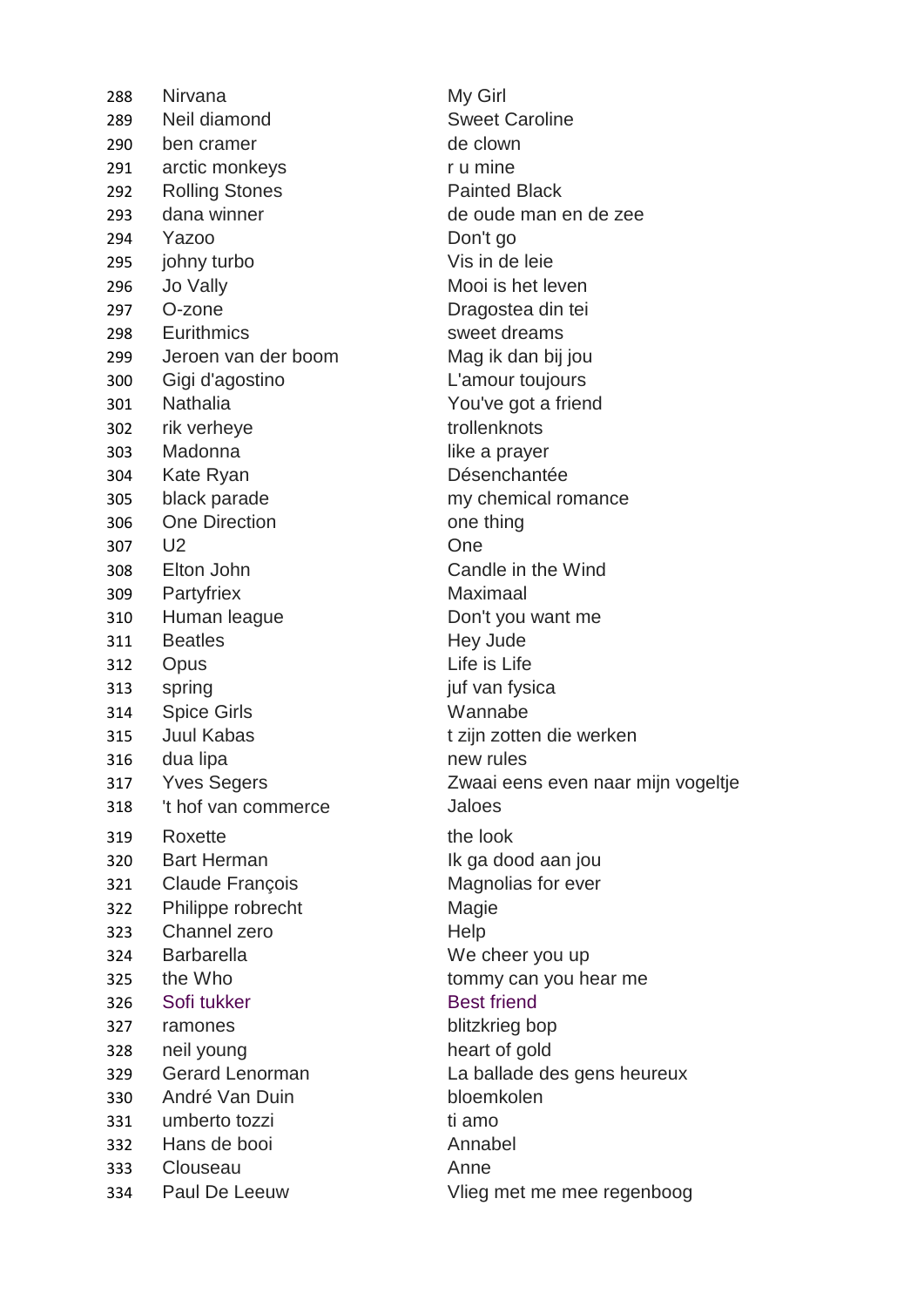| 335      | bart peeters                               | brood voor morgenvroeg       |
|----------|--------------------------------------------|------------------------------|
| 336      | <b>Yves Segers</b>                         | Café de zwaan                |
| 337      | <b>Claude François</b>                     | Chanson populaire            |
|          | 338 Demis roussos                          | Ever and ever for ever       |
| 339      | smash smouth                               | all star                     |
| 340      | Joe dassin                                 | Et si tu n' existais pas     |
|          | 341 Phil collins                           | In the air tonight           |
|          | 342 Shakira                                | Clandestino                  |
|          | 343 Eminem                                 | stan                         |
|          | 344 Shakira                                | Loka                         |
|          | 345 Duran duran                            | Save a prayer                |
| 346      | gilbert becaud                             | nathalie                     |
| 347      | Natalie Imbruglia                          | Torn                         |
| 348      | DJ Snake, Selena Gomez, Cardi ETaki taki   |                              |
| 349      | Reo speedwagon                             | Keep on loving you           |
| 350      | Snap!                                      | Rhythm is a dancer           |
| 351      | Elton John                                 | <b>Nikita</b>                |
|          | 352 Red Box                                | For America                  |
| 353 Cher |                                            | <b>Believe</b>               |
|          | 354 Wheatus                                | <b>Teenage Dirtbag</b>       |
|          | 355 Dubba Johnny                           | All-Inn                      |
|          | 356 The cure                               | Friday, i m in love          |
| 357      | Jhon travolta en olivia newton johr Grease |                              |
| 358      | Midnight oil                               | Beds are burning             |
| 359      | De vedetten                                | Aan de noordzeekusten        |
|          | 360 Faitless                               | God is a dj                  |
|          | 361 Damien rice                            | 9 crimes                     |
|          | 362 Piet veerman                           | Sailing home                 |
| 363      | Tom jones                                  | <b>Delilah</b>               |
| 364      | Al bano romina power                       | Felicita                     |
| 365      | The Searchers                              | Goodbye my love              |
| 366      | The sunsets                                | Het kleine café aan de haven |
| 367      | Vicky leandros                             | Ich hab die liebe geseh'n    |
| 368      | Joe dassin                                 | Ma bonne étoile              |
| 369      | Christophe                                 | Aline                        |
| 370      | Krezip                                     | I would stay                 |
| 371      | Sheppard                                   | Geronimo                     |
| 372      | Kenny B                                    | Parijs                       |
| 373      | David Guetta ft. Sia                       | She wolf                     |
| 374      | Supertramp                                 | Give a litle bit             |
| 375      | Maywood                                    | Rio                          |
| 376      | bob dylan                                  | hurricane                    |
| 377      | Slayer                                     | <b>Raining Blood</b>         |
| 378      | Lynyrd Skynyrd                             | Sweet home albama            |
| 379      | intergalactic lovers                       | northern road                |
| 380      | red hot chili peppers                      | californication              |
| 381      | dio                                        | holy diver                   |
| 382      | david vandycke                             | met heel men hart            |
|          |                                            |                              |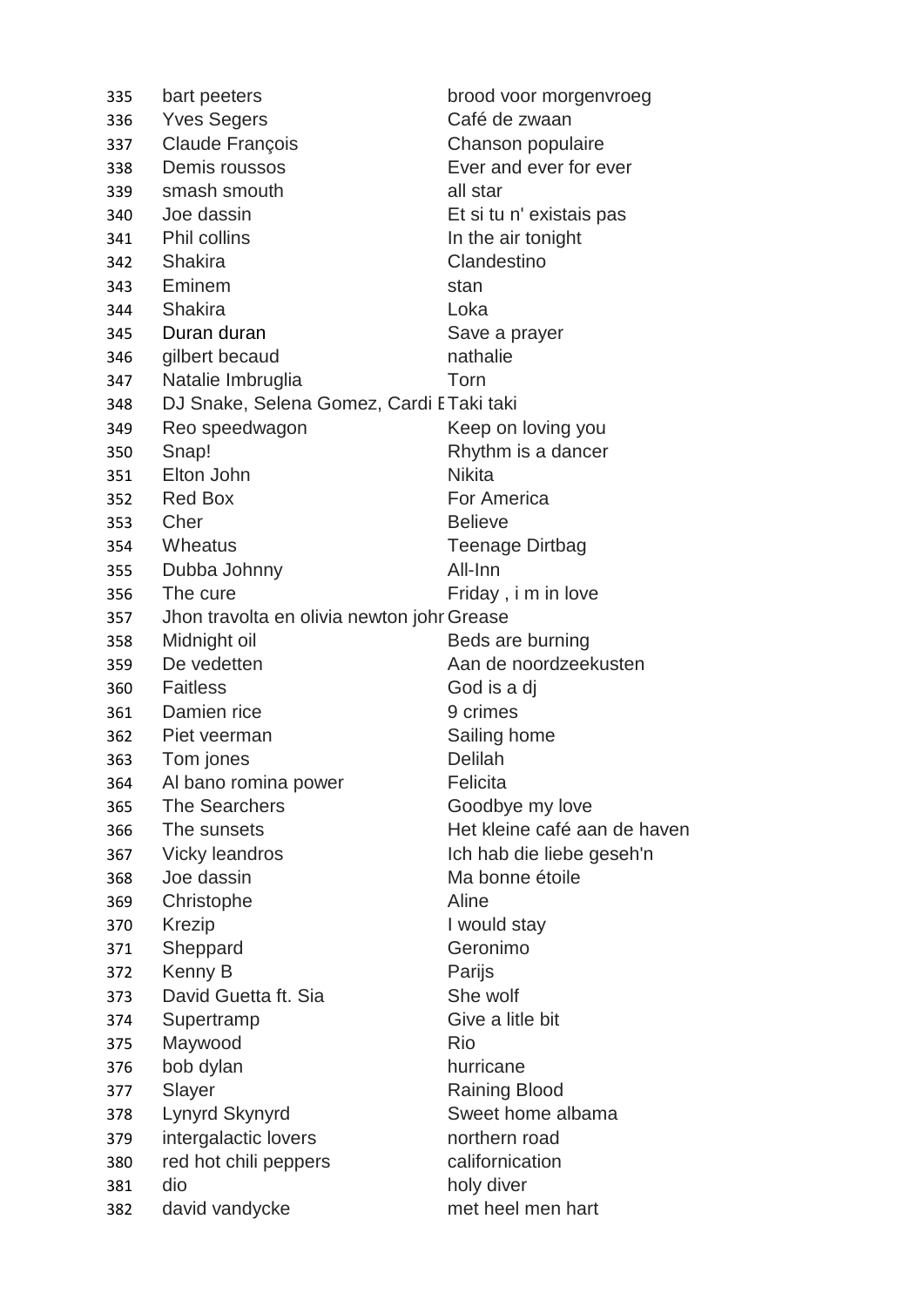383 3 Doors down when i am gone 384 korn word up 385 jump around house of pain 386 keane silenced by the night 387 patti smith paths that cross 388 truus oh mama 389 Jan Smit Je bent daar 390 celine dion my heart will go on 391 Milk inc Tonight 392 Milk inc Forever 393 motor head stay clean 394 10cc The wall street shuffle 395 Kris de bruyne band je suis gaga 396 The wolfbanes miles away from here 397 lange jojo jules cesar 398 The Rolling Stones Satisfaction 399 pearl jam jeremy 400 axel rudi pell mystica 401 charlotte the best thing 402 hank williams III b f f 403 charles trenet la mer 405 mumford and sons little lion man 406 Rob de Nijs ian klaas 407 bella ciao bella ciao 408 z a z  $\overline{z}$  z a z i aime paris 409 louis neefs jennifer jennings 410 zjef vanuytsel de zotte morgen 411 bob dylan jokerman 412 wet wet wet contract the love is all around 413 mario franco wij horen samen 414 rheingold dreiklangsdimensionen 415 demis rousos rain and tears 416 orkest van Belgie de brabanconne 417 Queen the show must go on 418 pj proby today i kill a man 419 Paul Severs iedere mens 420 Bob marley **Redemption** song 421 Arctic Monkeys **Brianstorm** 422 Duran duran The Reflex 423 joan jett i love rock en roll 424 imagine dragons thunder 425 peret borriquito 426 Tina Turner **proud mary** 427 robbie williams feel 428 50 cent in da club 429 Michael Jackson thriller 430 the offspring self esteem

404 john denver take me home, country road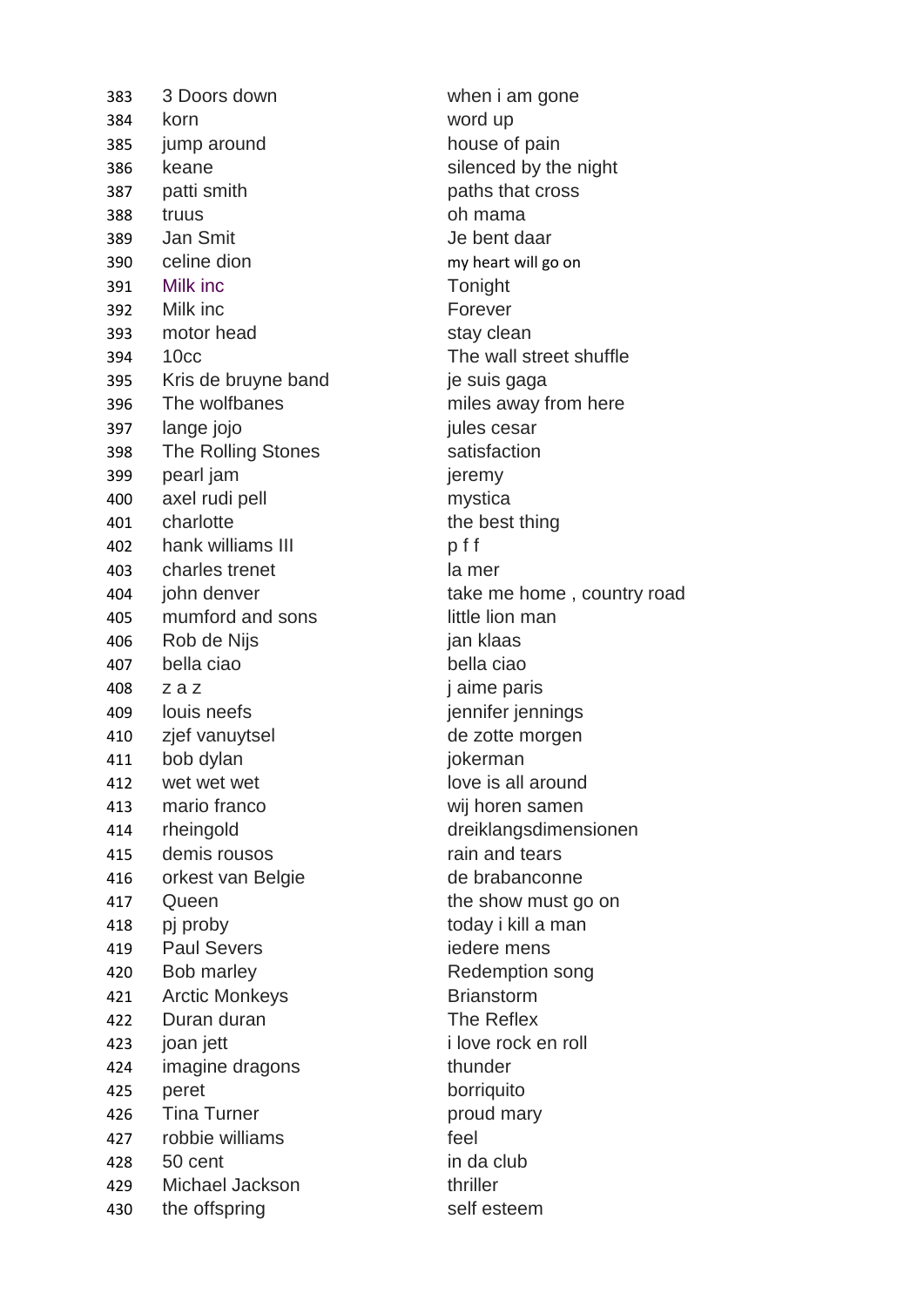Clouseau verlangen Joe Cocker & Jennifer Warnes Up where we belong jantje koopmans rode rozen 434 corry en de rekels adio adio adio jermain jackson pia zadora when the rain begins to fall drukwerk schijn een lichtje op mij henk wijngaard met de vlam in de pijp 438 exile **kiss** you all over 439 nick en simon ode aan de vrouw Lionel Richie hello zangeres zonder naam het was maar een neger 442 dropkick murphys the dirty glass volbeat heaven nor hell 444 Brintey Spears toxic 445 Will Tura ik ben zo eenzaam zonder jou Dana winner op het dak van de wereld Beatles while my guitar gently weeps 448 jacques brel la chanson des vieux amants joy division decades wim de craene rozanne 451 Barry White sho you right 2 fabiola sisters and brothers eddy grant and the equels black is black 454 Vangelis and lopera sauvage hot chocolat emma 456 the tramps disco inferno 457 Marvin Gaye sexual healing AA Après ski Ich bin solo eva deroovere Fantastig toch 460 Angele Je veux tes yeux Mathias Rian Verdamt ich liebe dich cliff richard Congratiulations 463 Bucksfizz Making your mind up Nino Rosso Il silencio 465 Elvis Presley **In the Getto**  Placebo Special K mika big girls Gestapo knallmuziek Sabin und Frank Lana del rey young and beautiful Zangers zonder naam De bruid 471 Peter Frampton Show me the way 472 Aerosmith I don 't want to miss a thing 473 Eddy Wally **Als marktkramers ben ik geboren**  zjef vanuytsel ik weet wel mijn lief freddy breck Mit einem bunten Blumenstraub Eros Ramazotti Musica é 477 Rob de Nijs **Alleen** is maar alleen Shakira me enamore